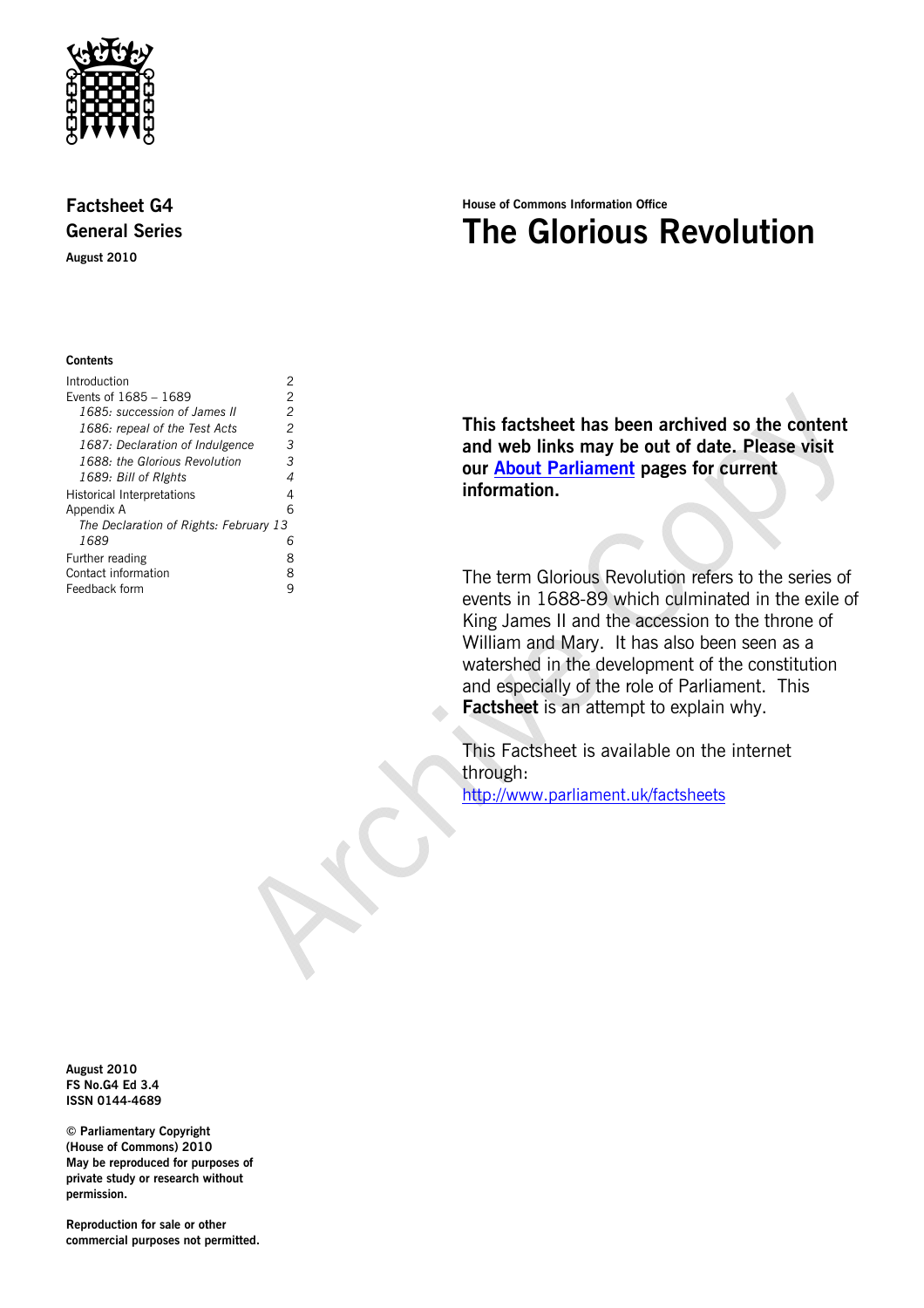### **Introduction**

The Glorious Revolution is a term used to describe the peaceful way in which Parliament asserted its rights over the monarchy in 1688. This Factsheet begins with a chronology of the events that took place between 1685 and 1689 starting with the death of Charles II and culminating in the Bill of Rights in 1689. The Factsheet then looks at some historical interpretations of these events.

### **Events of 1685 – 1689**

### **1685: succession of James II**

On 6 February Charles II died and was succeeded by his brother, the Catholic James II. In spite of widespread fears of Catholicism, and the previous attempts which had been made to exclude James II from the throne, the succession occurred without incident. In fact on 19 May, when James's Parliament met, it was overwhelmingly loyalist in composition. The House voted James for life the same revenues his brother had enjoyed. Indeed after the suppressed invasions by the Dukes of Argyle and Monmouth<sup>[1](#page-1-1)</sup>, the Commons voted additional grants, accompanied by fervent protestations of loyalty. However, this fervour did not last. When the House was recalled after the summer, James asked the Commons for more money for the maintenance of his standing army. He further antagonised them by asking for the repeal of the Test Acts. These were the 1673 Acts that required office holders to prove that they were not Catholics by making a declaration against transubstantiation<sup>[2](#page-1-2)</sup>. Between 12 and 19 November Parliament declined to repeal the Acts and refused the extra money. In their reply to the King's speech parliament made it clear that the King's employment of Catholic officers was "of the greatest concern to the rights of all your Majesty's dutiful and loyal subjects" and begged him to allay their "apprehensions and jealousies". On 20 November, James prorogued Parliament, realising that they would not agree to repeal the penal laws against Catholics.

### **1686: repeal of the Test Acts**

In April, in a collusive law case, Godden v Hales, the judges ruled that James II could dispense with the Test Acts without the consent of Parliament in individual cases. The King began to introduce Roman Catholics and some dissenters into the army, universities, and even posts within the Anglican Church. On 15 July an Ecclesiastical Commission was set up, to which the King's powers as Governor of the Church of England were delegated. This Commission could deprive the clergy of their functions, and one of its first acts was to suspend Henry Compton, Bishop of London, because he had refused to suspend a London clergyman who had preached against Roman Catholicism. A papal envoy was even received with honour in Whitehall. In Scotland, the Marquis of Queensberry was dismissed as Royal Commissioner when the Scottish Parliament also failed to repeal the Test Acts: He was replaced by a largely Roman Catholic administration.

In these circumstances, it was not surprising that throughout 1686 a growing fear manifested itself among the King's subjects that James was plotting to impose his own religious views on the country. The author John Evelyn wrote in his diary, "The Lord Jesus defend his little flock and preserve this threatened Church and nation." Meanwhile, to secure a House of Commons that would support his policies, James began a campaign to appoint sympathetic electors. Deputy Lieutenants, Justices of the Peace and members of municipal corporations (who had the right to vote) were asked whether they would support candidates willing to repeal the penal laws and

-

<span id="page-1-2"></span><span id="page-1-1"></span> $1$  the Duke of Monmouth was the illegitimate son of Charles II

 $2$  The Roman Catholic belief that bread and wine are changed into the body and blood of Jesus Christ

<span id="page-1-0"></span>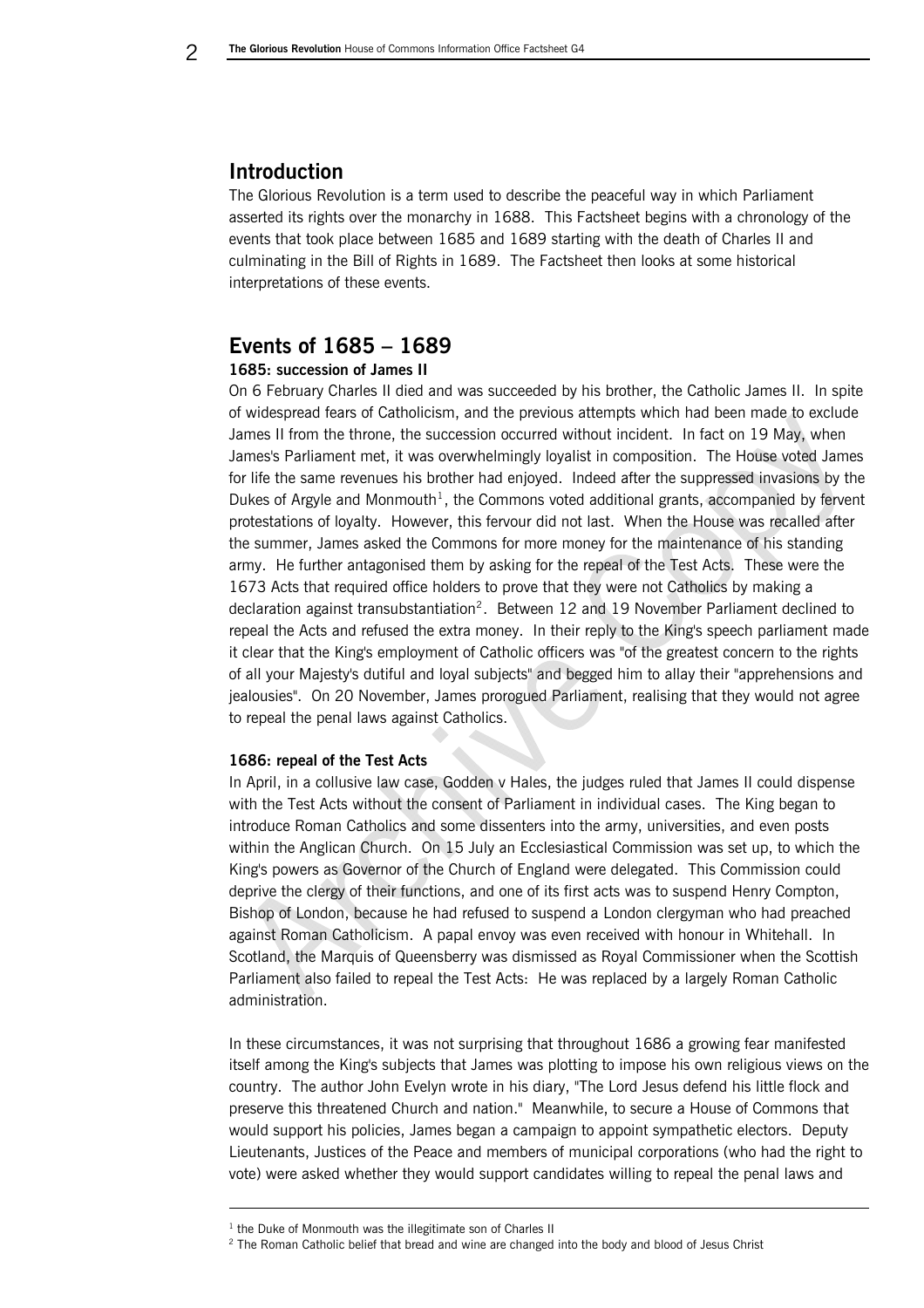Test Acts. On the basis of their answers, many were turned out, to be replaced with Roman Catholics and dissenters.

### **1687: Declaration of Indulgence**

On April 5 the King published a Declaration of Indulgence, which suspended all the religious penal laws:

"We cannot but heartily wish, as it will easily be believed, that all the people of our Dominions were members of the Catholic Church, yet we humbly thank Almighty God that it is ... our opinion that conscience ought not to be constrained nor people forced in matters of mere religion."

These were brave words, but James's heavy-handed insensitivity to the fears of the majority of his subjects, and his use of the Royal Prerogative without Parliamentary approval were causing deep unease.

In July the King received Ferdinando d'Adda as official Papal Nuncio to the Court of St James. Throughout the rest of the year, the Lord Lieutenants were instructed to call together prominent local people and ask them, if they were to be chosen as Members, whether they would approve the repeal of the penal laws, and other questions designed to the same end. Most of the existing Lord Lieutenants refused to put these questions, and in August, nine were dismissed by the King. In any case, the surviving answers to the King's questions show an almost unanimous opposition among the prominent and influential local men who had been canvassed.

#### **1688: the Glorious Revolution**

The Declaration of Indulgence was reissued by James on April 27 1688, and in an act of gross miscalculation he ordered Anglican clergy to read it from the pulpit to their congregations on two consecutive Sundays. On 18 May the Archbishop of Canterbury and six other bishops refused to read it and petitioned against the order, thus entering Whig history as the Seven Bishops. The petition requested the King to withdraw the order on the grounds that the foundation of his declaration of indulgence was illegal, being based on his suspending power, actions that had often been condemned by Parliament. On June 8 the Seven Bishops were arrested and sent to the Tower to await trial; two days after this, with very poor timing, the Queen gave birth to a son, James Francis Edward, Prince of Wales, who was baptised according to the Roman Catholic rite. The prospect of an unending Catholic dynasty ruling without Parliament gave rise to ugly rumours that the baby was no true prince but a substitute smuggled into the Queen's bed in a warming pan. When, a few days afterwards, on 30 June the Seven Bishops were acquitted by jury, huge crowds celebrated in the streets, burning effigies of the Pope, and attacking Catholic establishments. The same day, a "letter of invitation" was signed by seven prominent politicians (Shrewsbury, Devonshire, Danby, Lumley, the Bishop of London, Henry Sidney and Edward Russell). This invited William of Orange, Protestant son-in-law to James, to intervene to save both Church and State. In fact William had already made his decision to intervene, and on October 1 issued his manifesto from the Hague, listing at length the allegedly illegal actions of the last three years:

"...Therefore it is that we have thought fit to go over to England, and to carry with us a force sufficient, by the blessing of God, to defend us from the violence of those evil councillors ; and we, being desirous that our intention in this way may be rightly understood, have prepared this Declaration..."

William landed at Torbay in Devon with about 15,000 (mostly Dutch) troops on November 5; the only successful large-scale landing in England since 1485. James still had his standing army, but the enthusiasm with which William was welcomed and the defections from James's

<span id="page-2-0"></span>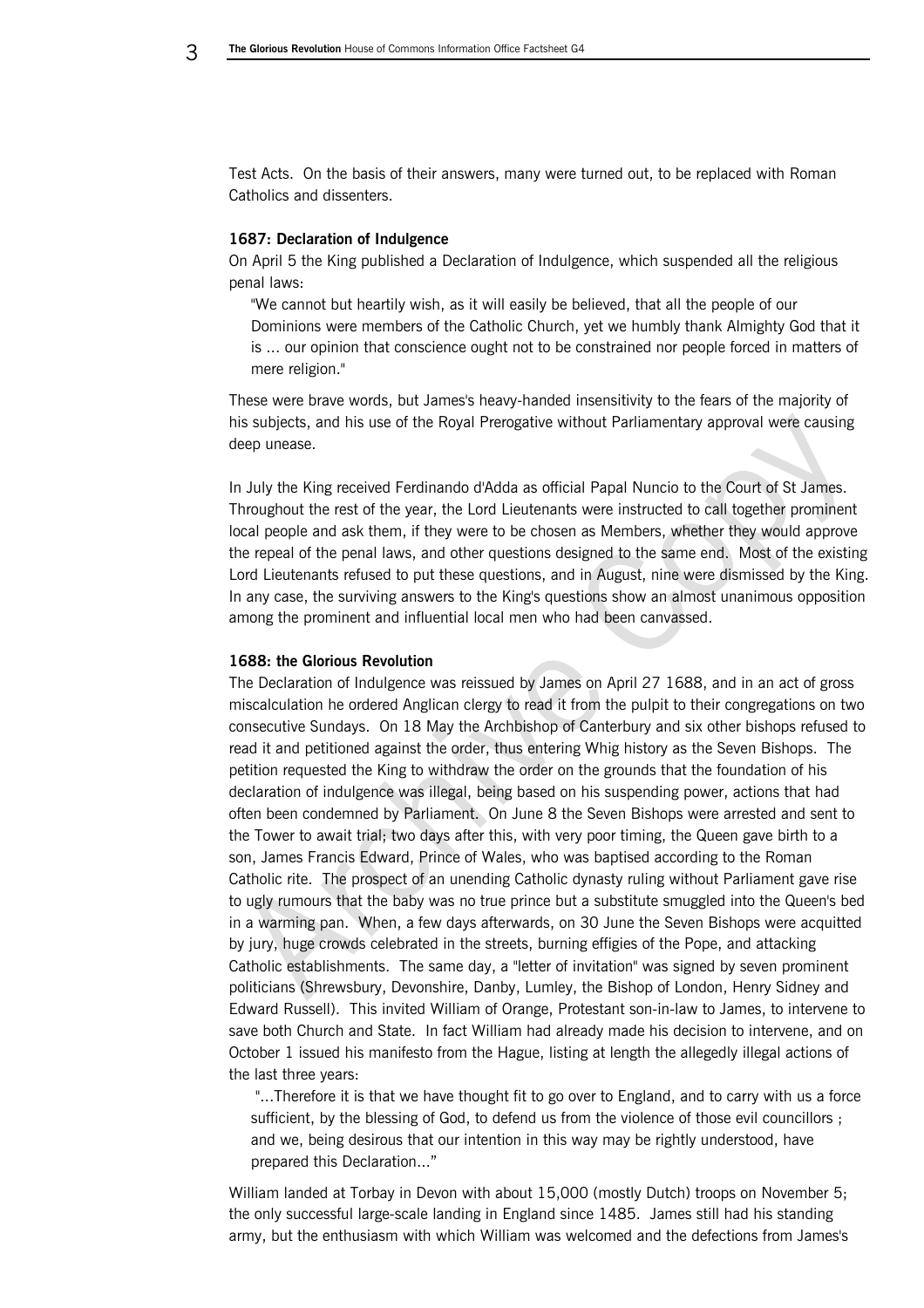<span id="page-3-0"></span>army strengthened William's hand. He entered London on December 19, and a few days later James II was allowed to escape for France.

#### **1689: Bill of Rights**

On 22 January a new Parliament first met. This was known as the Convention Parliament although as it was summoned by William of Orange and not the King, was not strictly speaking a Parliament at all. On February 12, the Convention Parliament issued a Declaration of Rights (see Appendix) which sharply condemned the actions of James II and asserted what it described as "certain ancient rights and liberties". The same day, Princess Mary, William's wife and James's elder daughter, arrived in London. Lord Halifax, the leader of the Lords, read the Declaration to both William and Mary on the next day, and then offered them the crown. The declaration was later embodied in the Bill of Rights passed by Parliament in December 1689: this further stipulated that the throne be occupied by a Protestant only and that the succession was to rest with (1) the heirs of Mary (2) the heirs of her sister Anne.

### **Historical Interpretations**

The traditional Whig view of the Glorious Revolution is embodied in Thomas Babington Macaulay's *The History of England from the accession of James the second, 1849-61*. For Macaulay the revolution was "a vindication of our ancient rights" in which it was "finally decided ... whether the popular element, which had, ever since the age of Fitzwalter and de Montfort, been found in English polity, should be destroyed by the monarchical element, or should be suffered to develop itself freely and to become dominant." Macaulay's view was that because England had had a preserving revolution in the seventeenth century she had been spared a destroying revolution in the nineteenth. As the contemporary philosopher John Locke had written, James II was guilty of breaking the "original contract" between sovereign and people, and had therefore suffered the just wrath of Parliament and people.<sup>[3](#page-3-1)</sup>

The Whig view of the Glorious Revolution is therefore simply that it was a triumph for the purity of constitutional law over an outrageous attempt at its perversion, a reaffirmation of the liberties of the English people.

However, this interpretation of the Glorious Revolution has not gone unchallenged. To some twentieth century historians it has appeared as a respectable revolution, (e.g. Lucile Pinkham, *William and the Respectable Revolution,* 1954), involving just the ruling classes and leaving the monarchy in most respects unaltered, hardly a proper revolution at all. For example, the constitutional historian Mark Thompson wrote that apart from determining the succession, the Bill of Rights (which contained the clauses submitted for acceptance by William and Mary) did "little more than set forth certain points of existing laws and simply secured to Englishmen the rights of which they were already legally possessed".<sup>[4](#page-3-2)</sup> Others have been even more dismissive: the Russian historian, Viktor F Semenov, regarded it as a mere coup d'etat in its conservatism, its bloodlessness and its legalism<sup>5</sup>.

This Marxist interpretation is given some weight by the fact that (for example) a point-by-point analysis of the Bill of Rights does reveal that in several aspects it is indeed a rather conservative document. It is a declaratory Act, reasserting ancient rights and restoring the monarchy with

-

<sup>3</sup> in Two Treatises of Government 1688-89

<span id="page-3-3"></span><span id="page-3-2"></span><span id="page-3-1"></span><sup>4</sup> Constitutional History of England, London, 1938

<sup>&</sup>lt;sup>5</sup> Perevorot 1688 [The Coup of 1688] in The English Bourgeois Revolution of the 17th century, Moscow, 1954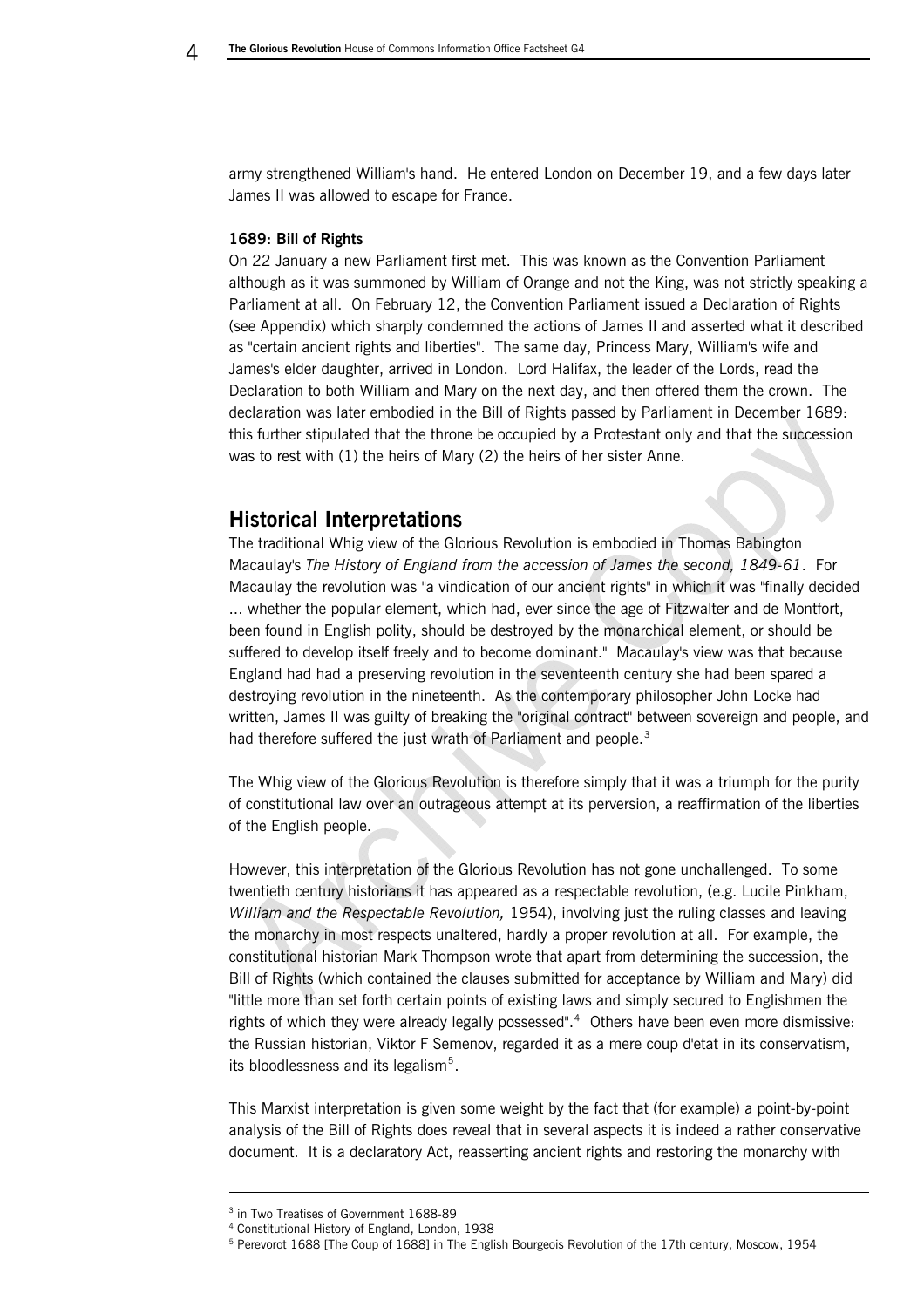limitations which (it is possible to argue) differed in no major or significant way from the traditional ones. It is quite tempting to see the events of 1688 as a mere codicil to the  $interregnum<sup>6</sup>$  $interregnum<sup>6</sup>$  $interregnum<sup>6</sup>$ , of no major importance in themselves. However, this is misleading. The civil wars cannot be regarded as finally settling England's political future as a parliamentary monarchy. Neither, of course, can the Glorious Revolution of 1688. However, before 1688 it is possible to see England as beginning to move towards absolutism on the French model. After 1688 this is stopped. The obvious cause of the Glorious Revolution was the stupidity and impatience of James II, who not only frightened the Anglican Church and laity by his moves towards a restoration of Popery, but managed to unite a wide variety of interests in opposition to his clumsy policies. However, it must be remembered that the Prince called in to save the situation had no desire for a weakened monarchy: the agreements of 1688-89 are not, therefore, obviously radical documents. But the fact they exist at all is of great importance. Any move towards popery or absolutism was stopped. Also the Declaration and Bill of Rights restricted the King's dispensing powers and his standing army, and insisted on the rights of a free Parliament.

One development which did result from the Glorious Revolution was the transformation by William III of England's place in Europe and the wars that this involved, which led to a crucial loss of royal power and establishment of parliamentary supremacy. For instance the Triennial Act of 1694 required Parliaments to be summoned every three years , and thus prevented future monarchs from ruling without a parliament, a favourite practice of the Stuarts - but this is a development seen with hindsight. "Constitutional government has endured because it became a habit in the eighteenth century, not because it was established by revolution (great or small) in the seventeenth."[7](#page-4-1)

-

<span id="page-4-1"></span><span id="page-4-0"></span><sup>&</sup>lt;sup>6</sup> A period between monarchs, i.e. Charles II and William III

<sup>7</sup> J Western, Monarch and Revolution, 1972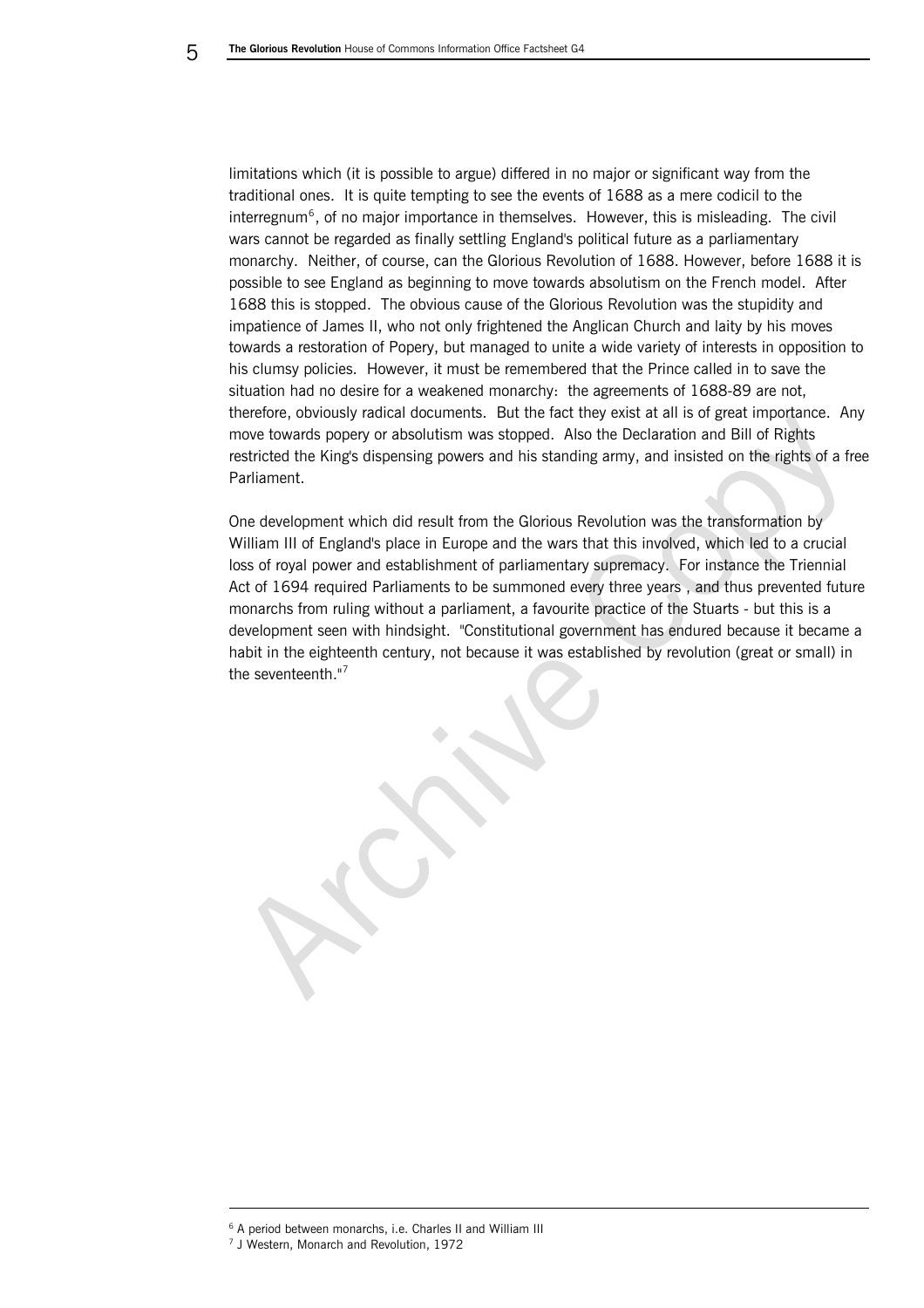## **Appendix A The Declaration of Rights: February 13 1689**

Whereas the late King James the Second, by the assistance of divers evil counsellors, judges, and ministers employed by him, did endeavour to subvert and extirpate the Protestant religion and the laws and liberties of the kingdom.

- 1. By assuming and exercising a power of dispensing with and suspending of laws, and the execution of laws, without the consent of parliament.
- 2. By committing and prosecuting divers worthy prelates for humbly petitioning to be excused concurring to the said assumed power.
- 3. By issuing and causing to be executed a commission under the Great Seal for erecting a court called the Court of Commissioners for Ecclesiastical Causes.
- 4. By levying money for and to the use of the Crown by pretence of prerogative, for other time and in other manner than the same was granted by parliament.
- 5. By raising and keeping a standing army within this kingdom in time of peace without the consent of parliament and quartering soldiers contrary to the law.
- 6. By causing several good subjects, being Protestants, to be disarmed at the same time when papists were both armed and employed contrary to the law.
- 7. By violating the freedom of election by members to serve in parliament.
- 8. By prosecutions in the Court of King's Bench for matters and causes cognizable only in parliament; and by divers other arbitrary and illegal courses.
- 9. And whereas of late years, partial, corrupt, and unqualified persons have been returned and served on juries in trials, and particularly divers jurors in trials for high treason, which were not freeholders.
- 10. Excessive bail hath been required of persons committed in criminal cases, to elude the benefit of laws made for the liberty of the subjects.
- 11. And excessive fines have been imposed; and illegal and cruel punishments inflicted.
- 12. And several grants and promises made of fines and forfeitures, before any conviction or judgment against the persons, upon whom the same were to be levied.

All which are utterly and directly contrary to the known laws and statutes and freedom of this realm.

And whereas the said late King James the Second having abdicated the government and the throne being thereby vacant, his Highness the Prince of Orange (whom it hath pleased Almighty God to make the glorious instrument of delivering this kingdom from popery and arbitrary power) did (by the advice of the lords spiritual and temporal, and divers principal persons of the Commons) cause letters to be written to the lords spiritual and temporal, being Protestants; and other letters to the several counties, cities, universities, boroughs, and Cinque Ports, for the choosing of such persons to represent them, as were of right to be sent to parliament, to meet and sit at Westminster upon January 22, 1689 . .. And thereupon the said lords spiritual and temporal and Commons . . . do in the first place (as their ancestors in like case have usually done) for the vindicating and asserting their ancient rights and liberties, declare:

- 1. That the pretended power of suspending of laws, or the execution of laws, by regal authority, without consent of parliament, is illegal.
- 2. That the pretended power of dispensing with laws, or the execution of laws, by regal authority, as it hath been assumed and exercised of late, is illegal.

<span id="page-5-0"></span>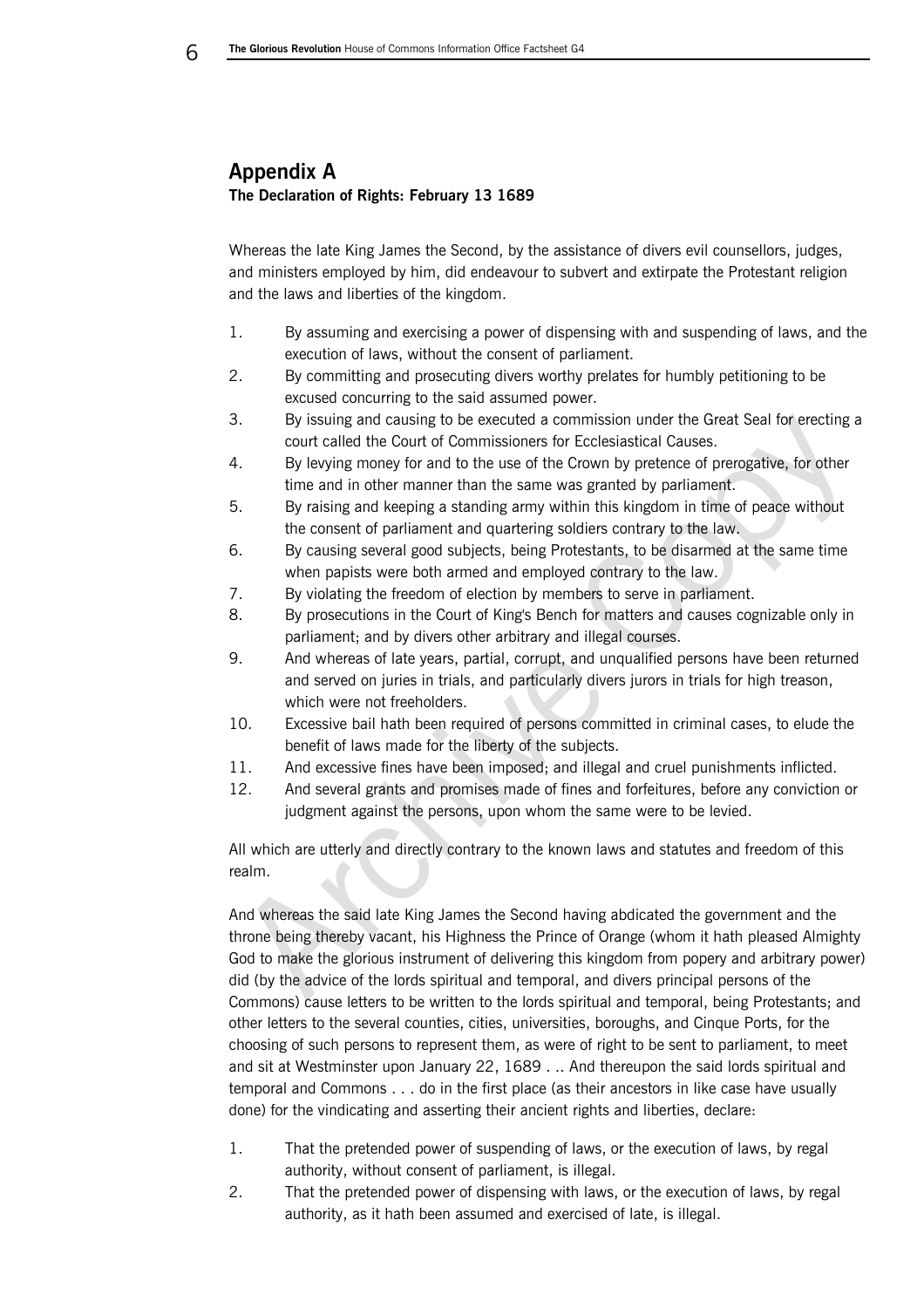- 3. That the commission for erecting the late Courts of Commissioners for Ecclesiastical Causes and courts of like nature are illegal and pernicious.
- 4. That levying money for or to the use of the Crown, by pretence of prerogative, without grant of parliament, for longer time, or in other manner than the same is, or shall be granted, is illegal.
- 5. That it is the right of the subjects to petition the King, and all commitments and prosecutions for such petitioning are illegal.
- 6. That the raising or keeping a standing army within the kingdom in time of peace, unless it be with consent of parliament, is against law.
- 7. That the subjects which are Protestants may have arms for their defence suitable to their conditions and as allowed by law.
- 8. That election of members of parliament ought to be free.
- 9. That the freedom of speech and debates or proceedings in parliament ought not to be impeached or questioned in any court or place out of parliament.
- 10. That excessive bail ought not to be required, nor excessive fines imposed; nor cruel and unusual punishments inflicted.
- 11. That jurors ought to be duly impannelled and returned, and jurors which pass upon men in trials for high treason ought to be freeholders.
- 12. That all grants and promises of fines and forfeitures of particular persons before conviction are illegal and void.
- 13. And that for redress of all grievances, and for the amending, strengthening and preserving of the laws, parliaments ought to be frequently held.

And they do claim, demand, and insist upon all and singular the premises, as their undoubted rights and liberties; and that no declaration, judgments, doings or proceedings, to the prejudice of the people in any of the said premises, ought in any wise to be drawn hereafter into consequent of example.

To which demands of their rights they are particularly encouraged by the declaration of His Highness the Prince of Orange, as being the only means for obtaining a full redress and remedy therein.

Having therefore an entire confidence that his said Highness the prince of Orange will perfect the deliverance so far advanced by him, and will still preserve them from the violation of their rights, which they have here asserted, and from all other attempts upon their religion, rights and liberties.

The said Lords Spiritual and Temporal, and Commons, assembled at Westminster do resolve that William and Mary, Prince and Princess of Orange be, and be declared, King and Queen of England, France, and Ireland, and the dominions thereunto belonging, to hold the Crown and royal dignity of the said kingdoms and dominions to them the said Prince and Princess during their lives, and the life of the survivor of them; and that the sole and full exercise of regal power be only in, and executed by the said Prince of Orange, in the names of the said Prince and Princess, during their joint lives; and after their deceases, the said Crown and royal dignity of the said Kingdoms and dominions to be to the heirs of the body of the said Princess; and for default of such issue to the Princess of Anne of Denmark and the heirs of her body; and for default of such issue to the heirs of the body of the said Prince of Orange. And the Lords Spiritual and Temporal and the Commons do pray the said Prince and Princess to accept the same accordingly.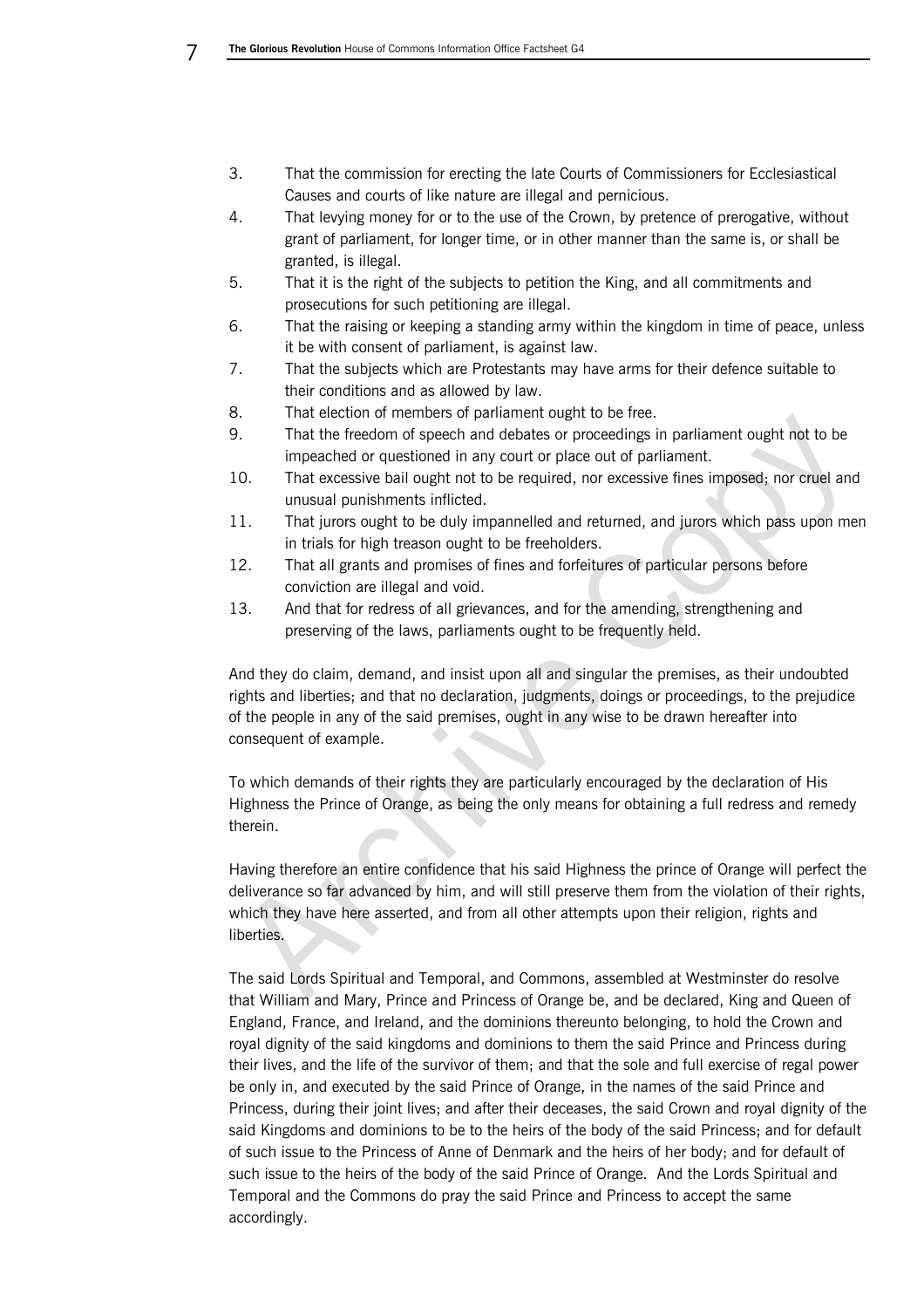## **Further reading**

Plain Mans Guide to the Glorious Revolution Howarth, M Regency, 1988

Parliament & The Glorious Revolution Kirk, N HMSO Official Publication June 1998

Parliamentary History of The Glorious Revolution Jones, David L HMSO Official Publication

Glorious Revolution: British History in Perspective Cruickshanks, E Macmillan, 2000

Army, James II and the Glorious Revolution Childs, J Manchester UP, 1980

Glorious Revolution of 1688 Ashley, M Hodder and Stoughton, 1966

Glorious Revolution: Seminar studies in history Miller, J 1997

English Civil War and Revolution Lindley, K Routledge, 1998

## **Contact information**

House of Commons Information Office House of Commons London SW1A 2TT Phone 020 7219 4272 Fax 020 7219 5839 hcinfo@parliament.uk www.parliament.uk

House of Lords Information Office House of Lords London SW1A 0PW Phone 020 7219 3107 Fax 020 7219 0620 hlinfo@parliament.uk

Education Service Houses of Parliament London SW1A 2TT Enquiry line 020 7219 2105 Booking line 020 7219 4496 Fax 020 7219 0818 education@parliament.uk

Parliamentary Archives Houses of Parliament London SW1A 0PW Phone 020 7219 3074 Fax 020 7219 2570 archives@parliament.uk

Parliamentary Bookshop 12 Bridge Street Parliament Square London SW1A 2JX Phone 020 7219 3890 Fax 020 7219 3866 bookshop@parliament.uk

<span id="page-7-0"></span>